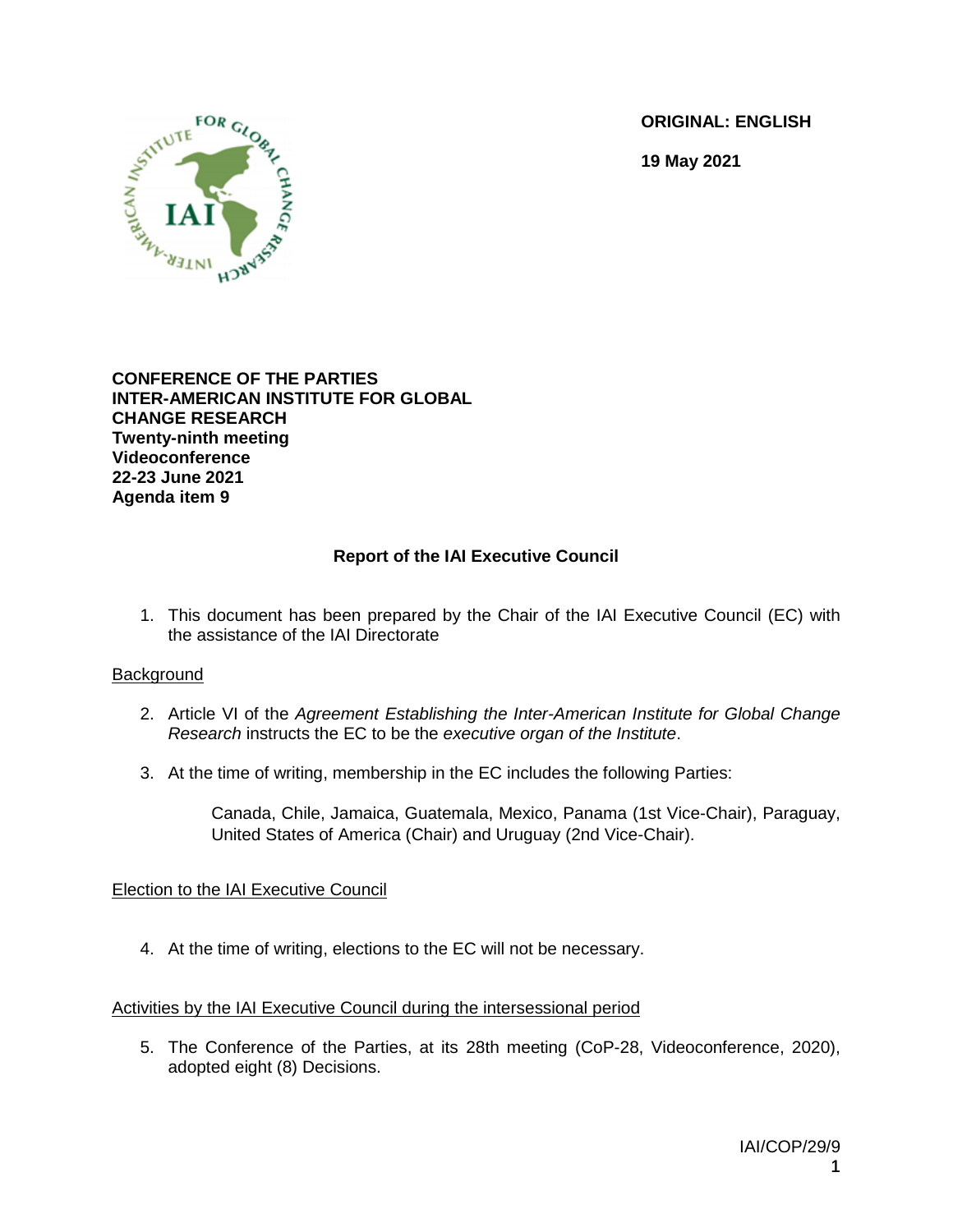6. Article VI, *The Executive Council*, paragraphs 4(c), (d) and (e) of the *Agreement establishing the Inter-American Institute for Global Change Research* state:

*c) Make recommendations to the Conference of the Parties regarding the long-range plans and annual program and budget;*

*d) Make recommendations to the Conference of the Parties regarding the financial policies of the Institute proposed by the Director;*

*e) Appoint an external auditor and review the annual external audit of the financial records submitted annually by the Director to the Conference of the Parties;*

7. Accordingly, during the 2020-2021 intersessional period, the EC contributed to and participated in the review of the following Decisions and financial documents, including the Auditors report,

Decision XXVIII/4: *Instructs the Executive Council to exercise Article VI, The Executive Council, paragraph 4(b) of the Agreement establishing the Inter-American Institute for Global Change Research to undertake an annual performance evaluation of the Executive Director and report at each Conference of the Parties.*

Decision XXVIII/5: *Instructs the IAI Directorate, in collaboration with the Executive*  Council, to revise the IAI employee handbook to include a whistleblower *mechanism for consideration by the 29th meeting of the Conference of the Parties.*

Decision XXVIII/6: *Instructs the IAI Directorate, in collaboration with the Executive Council, to develop a policy on gender and IAI projects and activities.*

8. The Chair of the EC was briefed on the re-organization of work by the IAI Directorate owing to the 2019 novel coronavirus (Covid-19). At the time of writing, the physical office of the IAI Directorate is closed and staff are working from home.

### Standing rules of the Executive Council (EC) of the Inter‐American Institute for Global Change Research

- 9. The Standing rules of the Executive Council (EC) of the Inter-American Institute for *Global Change Research* were revised similar to the *Standing rules of the Conference of the Parties (CoP) of the Inter-American Institute for Global Change Research* to take into account the special situation posed by Covid-19, particularly the need to accommodate virtual meetings.
- 10. The Conference of the Parties is invited to approve the *Standing rules of the Executive Council (EC) of the Inter-American Institute for Global Change Research* which is contained in document no. IAI/COP/29/9/a.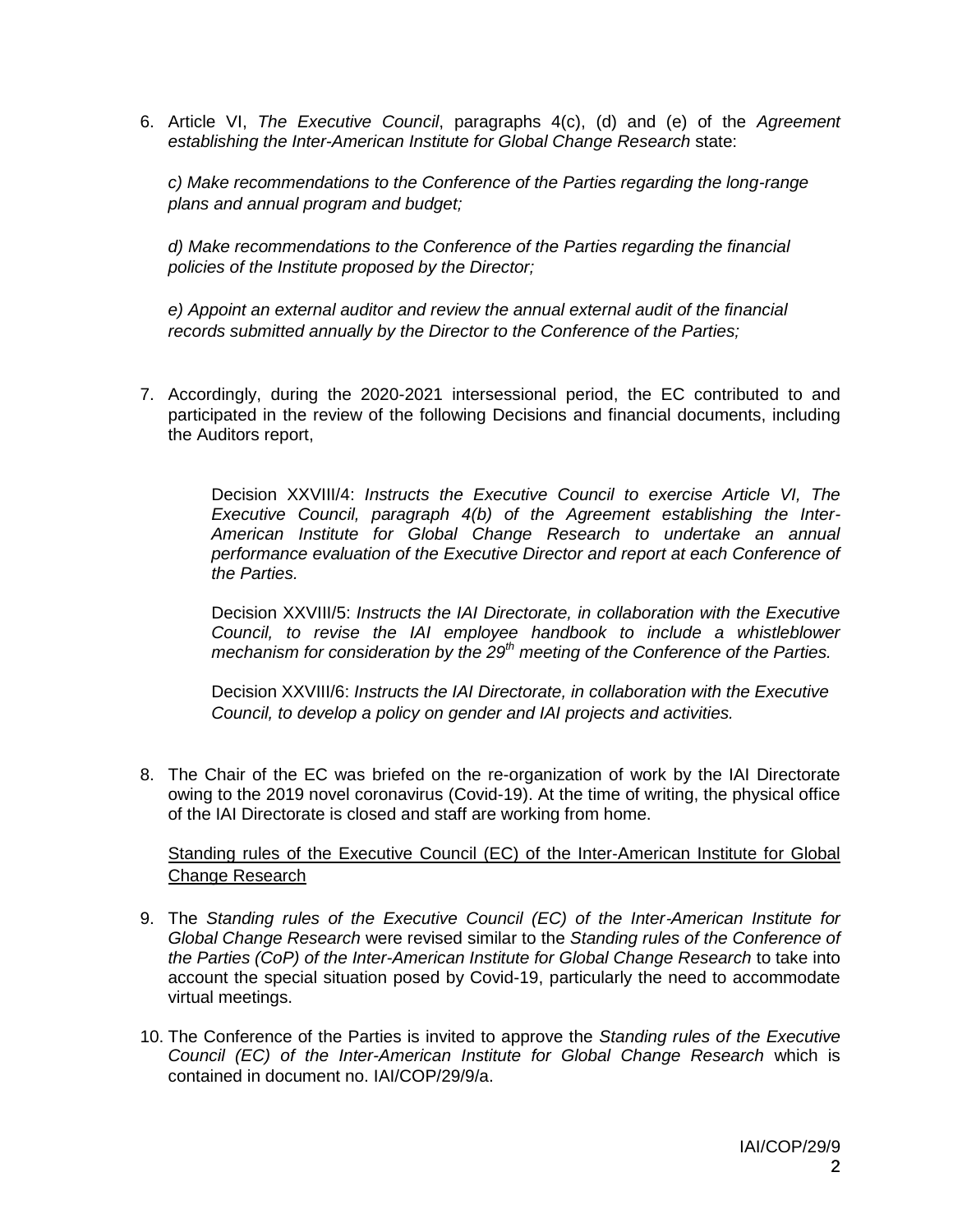# Auditors report and approval of Financial status report. Financial items to be forwarded to CoP-29

- 11. The IAI Directorate presented to the Chair of the EC the Auditors report, the Financial status report, the IAI Core budget and Country contributions for FY 2021-2022 and the Preliminary budget request 2022-2024. The IAI Directorate stressed to the Chair the need for Parties to submit their voluntary contributions, especially as there are no recommended increases to the IAI Core budget and Country contributions for FY 2021- 2022.
- 12. The EC Chair noted the recommendation from the Financial and Administrative Committee (FAC) to approve the Auditors report and Party voluntary contributions, per Article XIII, paragraph 1, of the *Agreement*.
- 13. The EC recommends approval of the Auditors report, the Financial status report and the IAI Core Budget and Country Contributions for FY 2021-2022 and the Preliminary budget request 2022-2024 by CoP-29.

# Decision XXVIII/4: Annual Performance Evaluation of the IAI Executive Director

- 14. The Chair requested the IAI Executive Director to submit a Performance Appraisal Report summarizing his activities and performance during the 2020-2021 intersessional period and will provide an oral report to EC members on the outcomes of the appraisal.
- 15. The Chair will provide an oral report on the appraisal to Parties at CoP-29.
- 16. The CoP is invited to take note of this oral report.

# Decision XXVIII/5: Whistleblower Policy

- 17. The IAI Executive Director informed the Chair that the drafting of the Whistleblower policy was a joint effort undertaken by the staff of the IAI Directorate. Staff had the opportunity to revise, suggest additions and request deletions to the text.
- 18. Additionally, the Chair sought the legal opinion of the legal department of the National Science Foundation on the policy and on any specific articles which could be of concern. The Whistleblower policy was found to be satisfactory.
- 19. The EC recommends adoption of the Whistleblower policy by CoP-29.

### Decision XXVIII/6: Gender Policy on IAI Projects and Activities

20. In the development of the IAI gender policy, the IAI Directorate sought the advice of the IAI Executive Council, the Scientific Advisory Committee (SAC) and the Science-Policy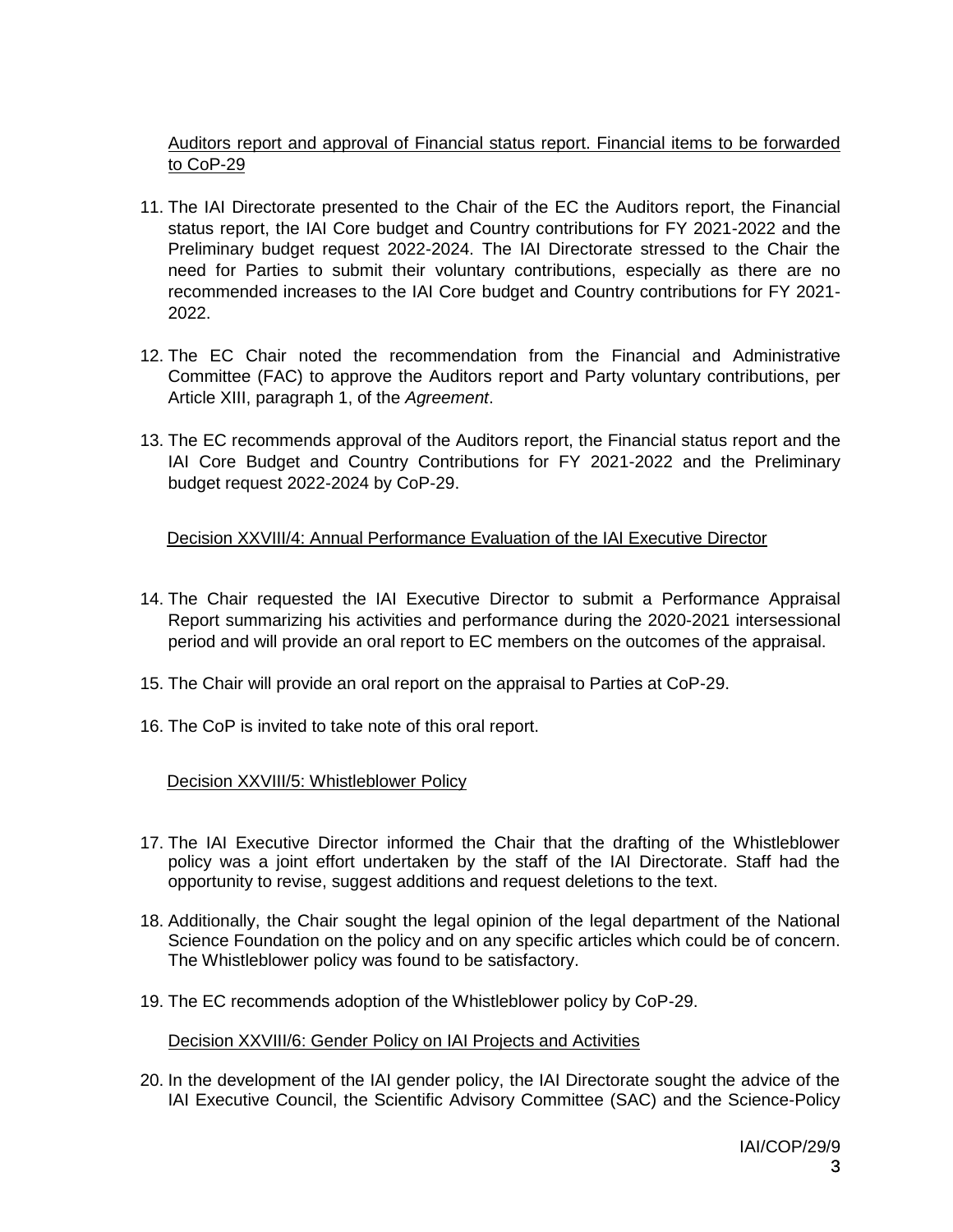Advisory Committee (SPAC) on elements to include in the policy and on current in-force policies which could provide possible models and direction. Current policies from major universities, inter-governmental organizations, science funding agencies, and scientific associations were also consulted with a view to expand the pool of knowledge and approaches related to issues on gender and science.

- 21. The EC Chair notes the positive review of the IAI gender policy by the SAC and SPAC and that the staff of the IAI were invited to comment on and revise the text.
- 22. The EC recommends adoption of the Gender Policy on IAI Projects and Activities by CoP-29.

#### Other Matters

- 23. Members of the EC are reminded of discussion during EC-49 (Videoconference, 2020) on the possible re-scheduling of the first meeting of the EC during the new intersessional period during the month of November. This would provide the EC with additional time to review Decisions adopted by CoP and assess efforts by the IAI Directorate to meet the targets under its workplan.
- 24. In light of the above, EC-52 will be held during the month of November 2021.
- 25. Please note that Article VI, paragraph 3 of the *Agreement* states: *The Executive Council shall meet at least twice a year and shall strive to hold its meetings in different locations among the Parties*.
- 26. Assuming travel restrictions are lifted by August 2021, Parties wishing to host EC-52 are welcome to contact the IAI Directorate at their earliest convenience but no later than 15 August 2021. Should regional travel restrictions remain in place, EC-52 will be held via videoconference.

#### Recommendation

27. The Executive Council is invited to take note of the draft recommendations contained in the Annex to this document.